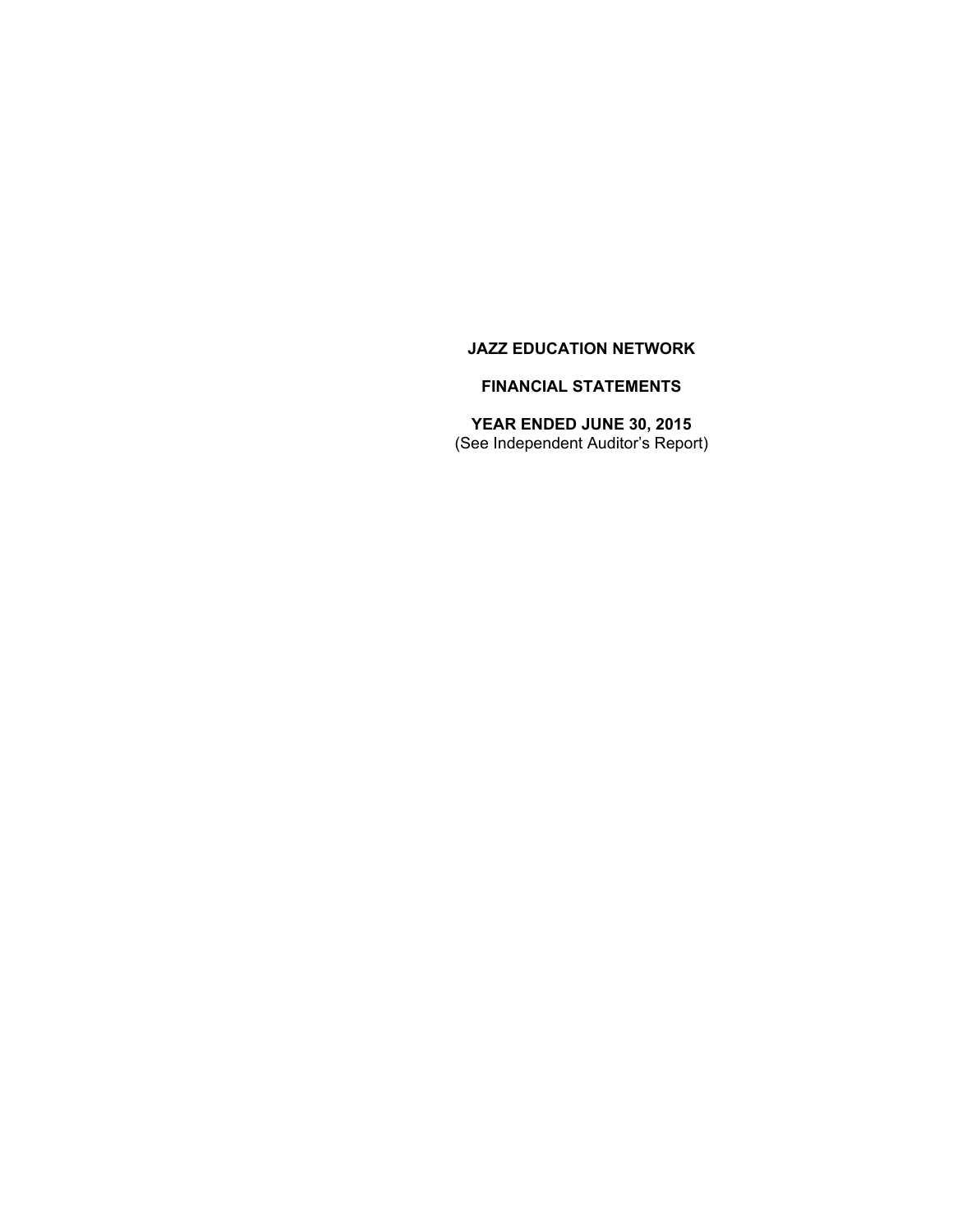# **TABLE OF CONTENTS**

| Independent Auditor's Report                                        | <b>PAGE</b><br>$1 - 2$ |
|---------------------------------------------------------------------|------------------------|
| Statement of Assets, Liabilities, and Net Assets - Income Tax Basis | 3                      |
| Statement of Activities - Income Tax Basis                          | 4                      |
| Statement of Functional Expenses - Income Tax Basis                 | 5                      |
| Notes to Financial Statements                                       | $6 - 8$                |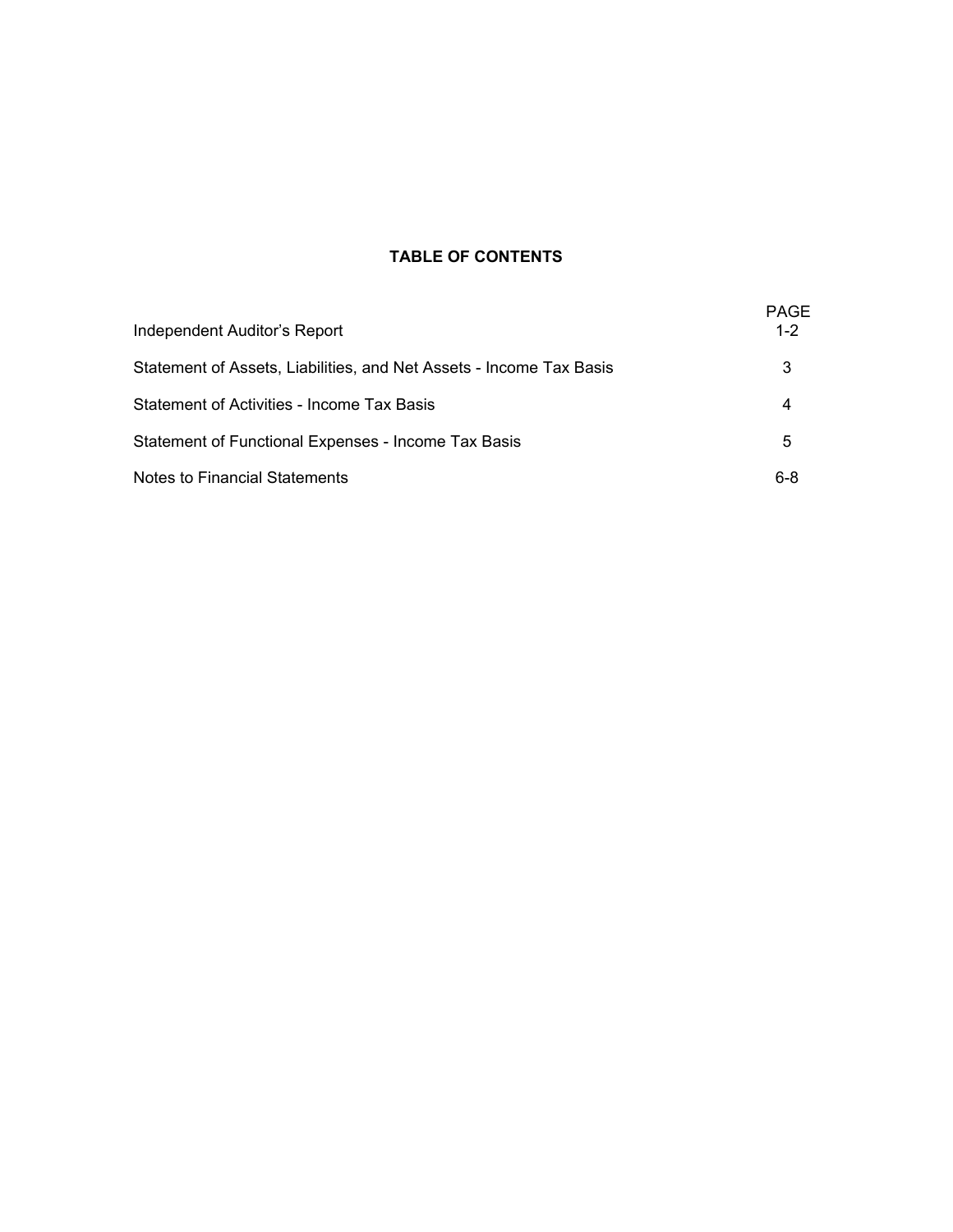

## INDEPENDENT AUDITOR'S REPORT

To the Board of Directors Jazz Education Network Highland Park, Illinois

#### *Report on the Financial Statements*

We have audited the accompanying financial statements of Jazz Education Network (the Organization) which comprise the statement of assets, liabilities, and net assets - income tax basis as of June 30, 2015, and the related statement of activities - income tax basis, and statement of functional expenses - income tax basis for the year then ended, and the related notes to the financial statements.

### *Management's Responsibility for the Financial Statements*

Management is responsible for the preparation and fair presentation of these financial statements in accordance with the basis of accounting the Organization uses for income tax purposes; this includes determining that the income tax basis of accounting is an acceptable basis for the preparation of the financial statements in the circumstances. Management is also responsible for the design, implementation and maintenance of internal control relevant to the preparation and fair presentation of financial statements that are free from material misstatement, whether due to fraud or error.

#### *Auditor's Responsibility*

Our responsibility is to express an opinion on these financial statements based upon our audit. We conducted our audit in accordance with auditing standards generally accepted in the United States of America. Those standards require that we plan and perform the audit to obtain reasonable assurance about whether the financial statements are free of material misstatement.

An audit involves performing procedures to obtain audit evidence about the amounts and disclosures in the financial statements. The procedures selected depend upon the auditor's judgment, including the assessment of the risks of material misstatement of the financial statements, whether due to fraud or error. In making those risk assessments, the auditor considers internal control relevant to the entity's preparation and fair presentation of the financial statements in order to design audit procedures that are appropriate in the circumstances, but not for the purpose of expressing an opinion on the effectiveness of the entity's internal control. Accordingly, we express no such opinion. An audit also includes evaluating the appropriateness of accounting policies used and the reasonableness of significant accounting estimates made by management, as well as evaluating the overall presentation of the financial statements.

We believe that the audit evidence we have obtained is sufficient and appropriate to provide a basis for our audit opinion.

> 5 REVERE DRIVE, NORTHBROOK, IL 60062 *tel: 847-205-4700 fax: 847-205-4477*  www.wipfli.com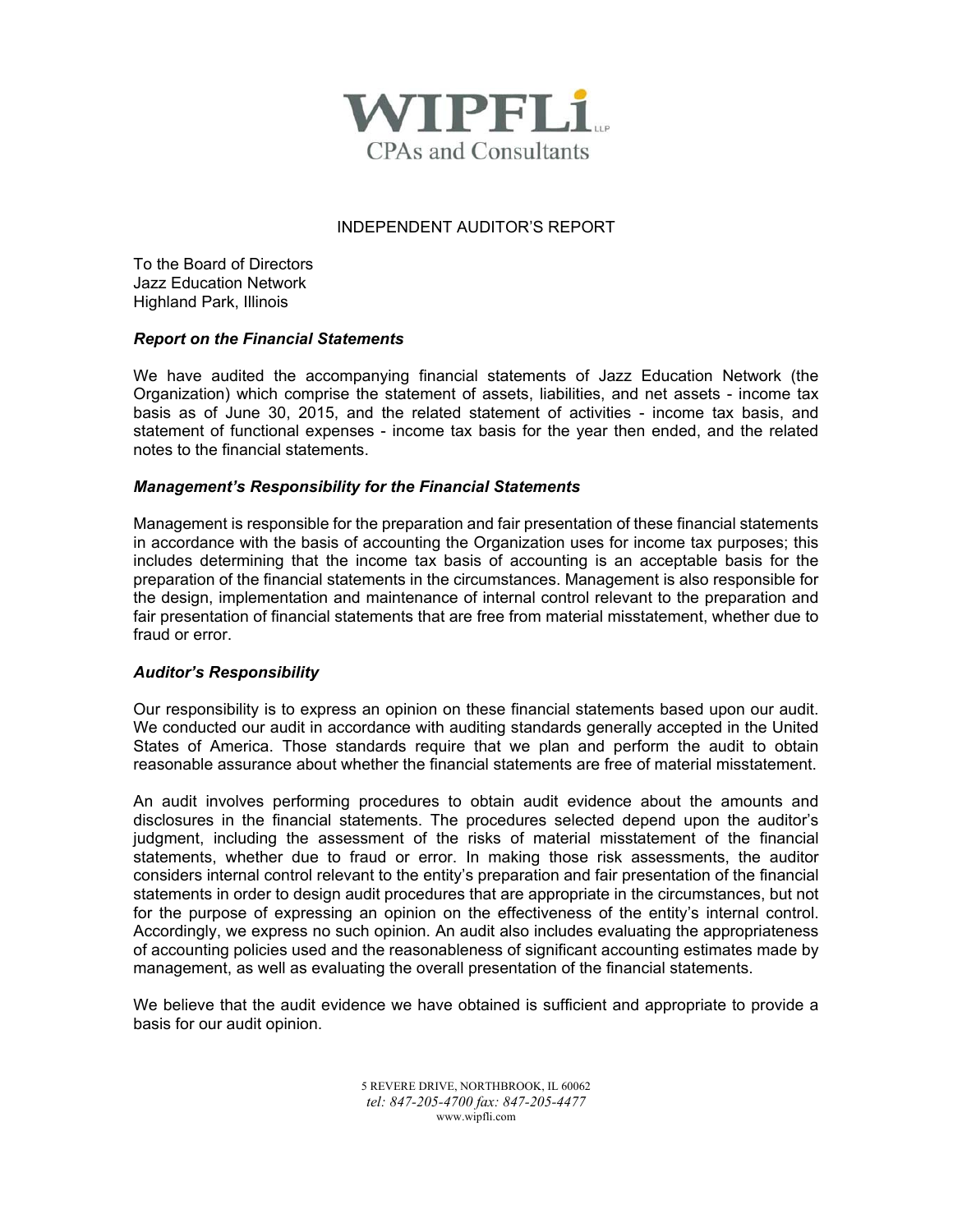## *Opinion*

In our opinion, the financial statements referred to above present fairly, in all material respects, the assets, liabilities, and net assets of the Organization as of June 30, 2015, and its revenues, expenses, and other changes in net assets for the year then ended in accordance with the basis of accounting the Organization uses for income tax purposes described in Note A.

## *Basis of Accounting*

We draw attention to Note A of the financial statements, which describes the basis of accounting. The financial statements are prepared on the basis of accounting the Organization uses for income tax purposes, which is a basis of accounting other than accounting principles generally accepted in the United States of America. Our opinion is not modified with respect to this matter.

Wippei LLP

Wipfli LLP

February 10, 2016 Northbrook, Illinois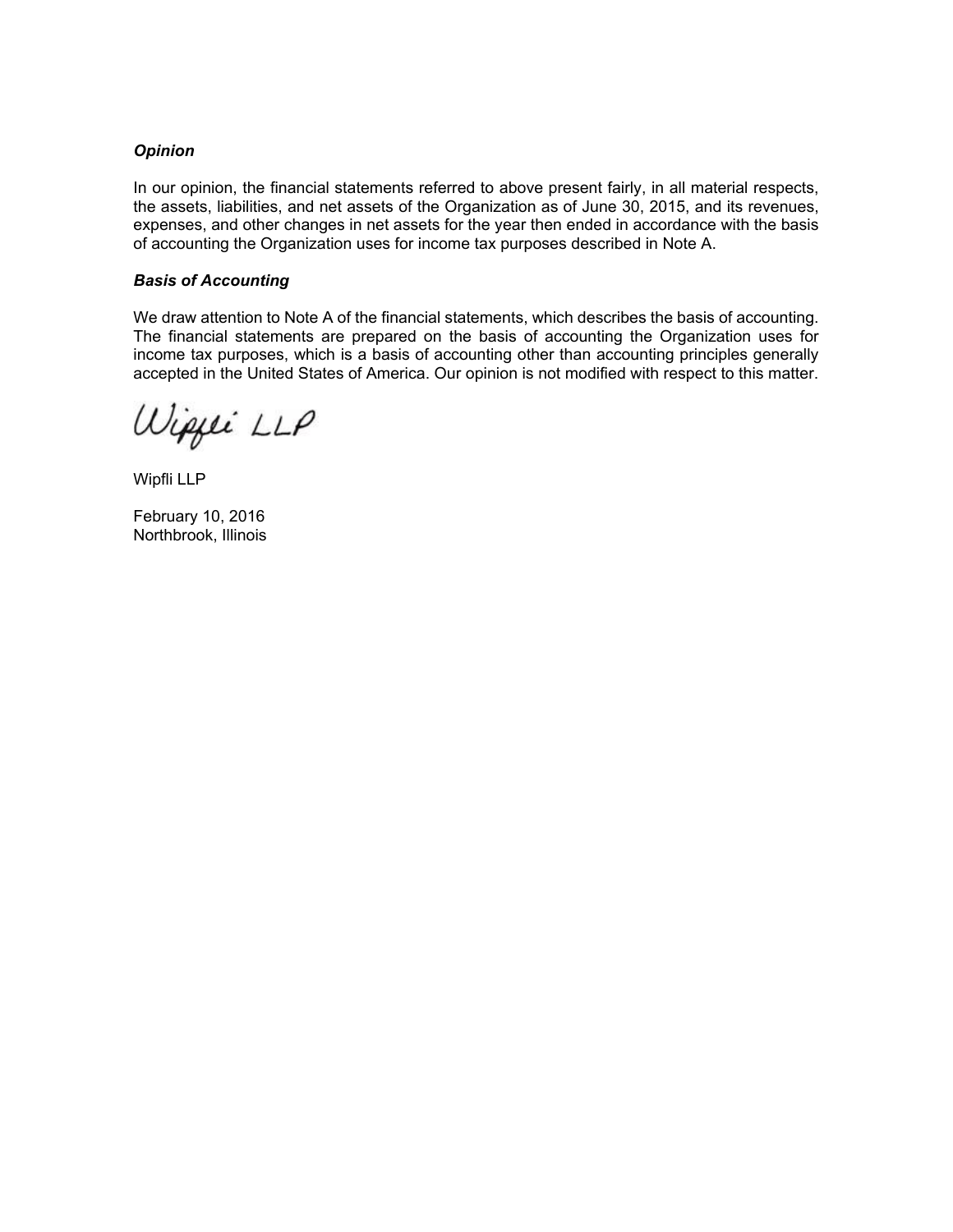### **JAZZ EDUCATION NETWORK STATEMENT OF ASSETS, LIABILITIES, AND NET ASSETS - INCOME TAX BASIS JUNE 30, 2015**

### **ASSETS**

| <b>CURRENT ASSETS</b><br>Cash and cash equivalents<br>Investments in mutual funds | \$ | 248,372<br>19,004 |
|-----------------------------------------------------------------------------------|----|-------------------|
|                                                                                   | S  | 267,376           |
| <b>LIABILITIES AND NET ASSETS</b>                                                 |    |                   |
| <b>LIABILITIES</b>                                                                | \$ |                   |
| <b>NET ASSETS</b><br>Unrestricted                                                 |    | 267,376           |
|                                                                                   | \$ | 267,376           |

See accompanying notes to financial statements.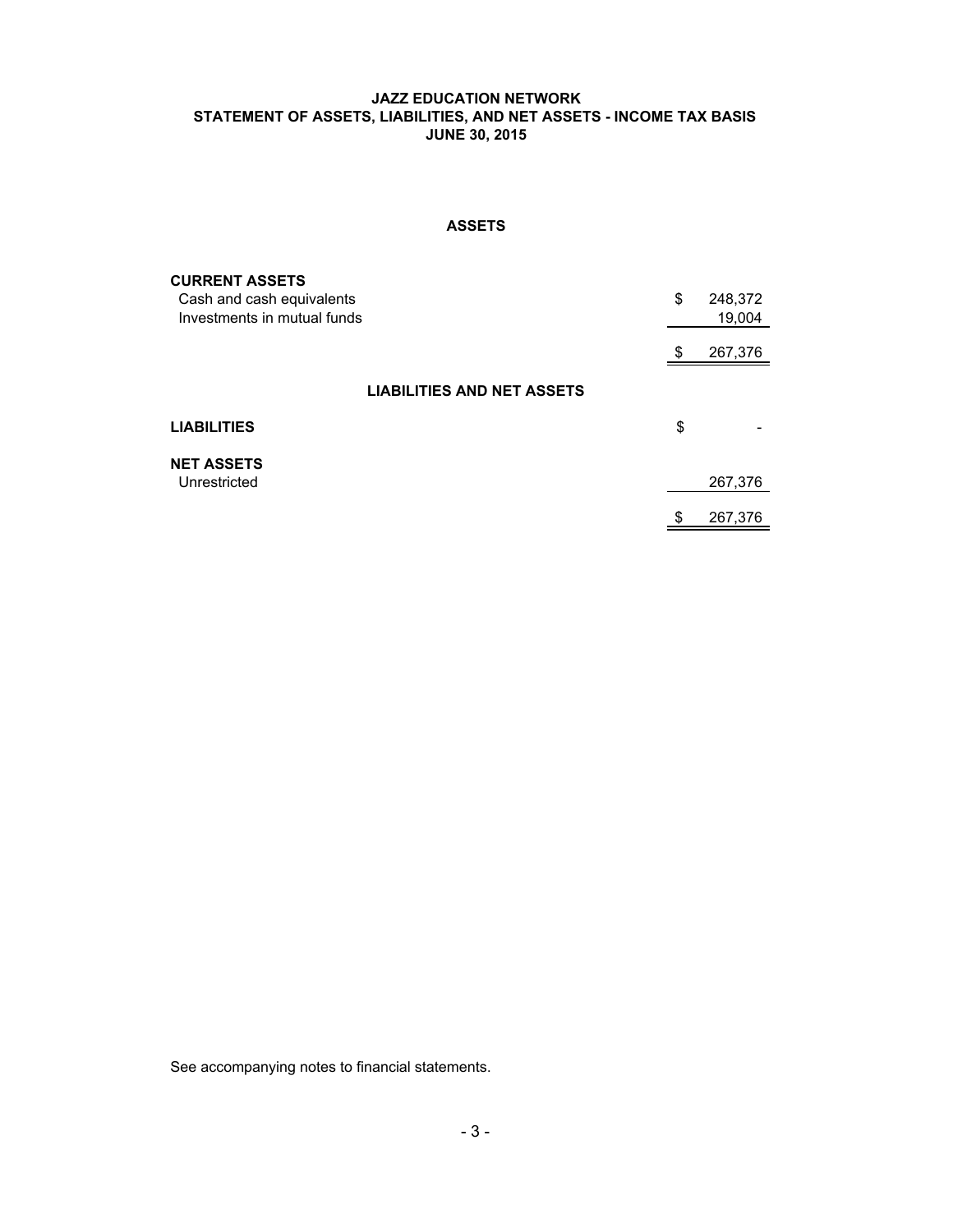#### **YEAR ENDED JUNE 30, 2016 \*UNAUDITED\* STATEMENT OF ACTIVITIES - INCOME TAX BASIS JAZZ EDUCATION NETWORK**

| UNRESTRICTED REVENUES         |               |
|-------------------------------|---------------|
| Annual conference             | \$<br>232,616 |
| Membership dues               | 133,470       |
| Donations                     | 32,157        |
| Merchandise sales             | 7,205         |
| Scholarship                   | 9,000         |
| Investment income             | 31            |
|                               | 414,479       |
|                               |               |
| <b>EXPENSES</b>               |               |
| Program services              | 167,288       |
| Fundraising                   | 37,639        |
| Management and general        | 213,294       |
|                               | 418,221       |
| <b>INCREASE IN NET ASSETS</b> | (3, 742)      |
| <b>NET ASSETS</b>             |               |
| Beginning of year             | 271,560       |
| End of year                   | \$<br>267,818 |

See accompanying notes to financial statements.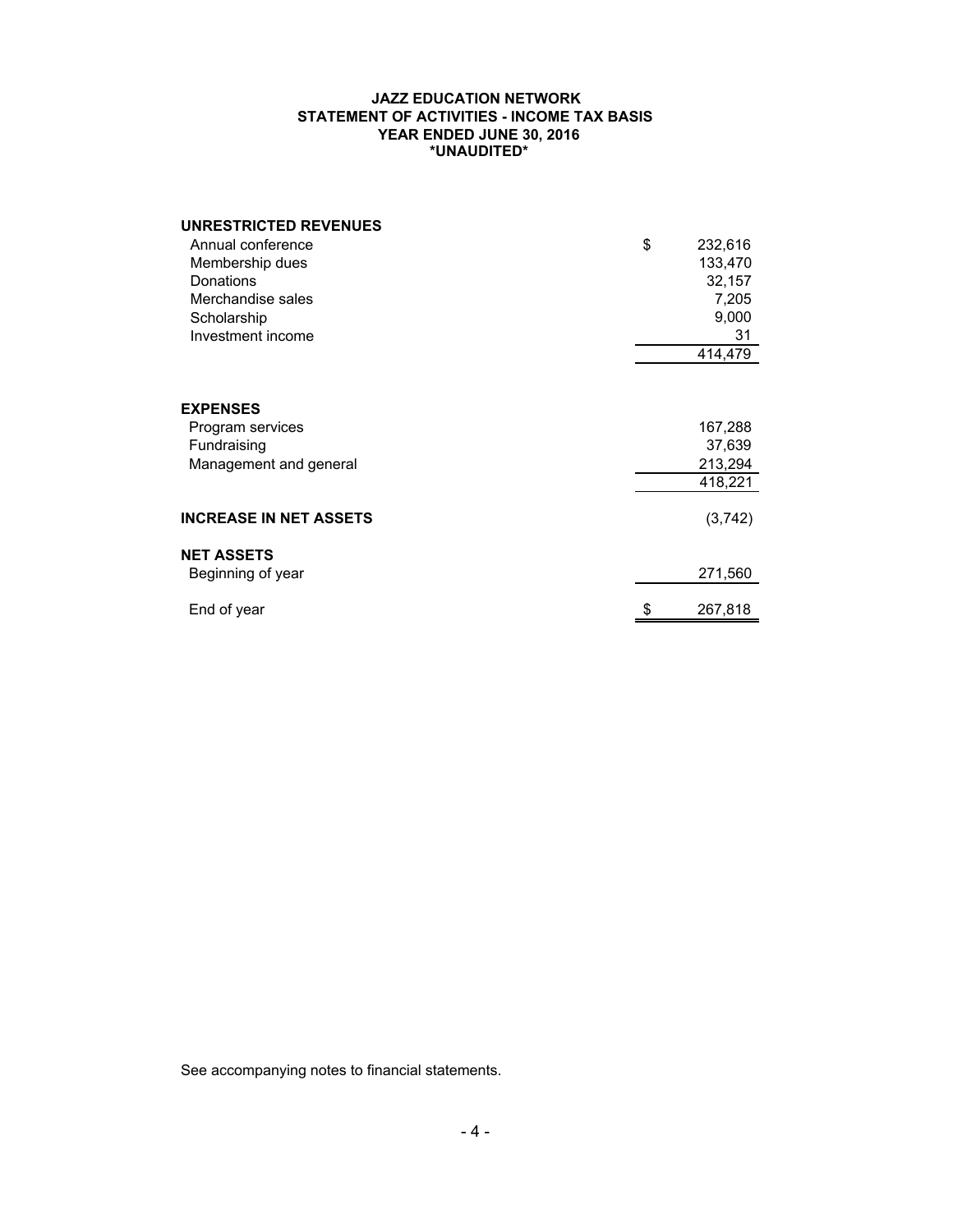### **JAZZ EDUCATION NETWORK STATEMENT OF FUNCTIONAL EXPENSES - INCOME TAX BASIS YEAR ENDED JUNE 30, 2015**

| Program services                                                |    |                        |
|-----------------------------------------------------------------|----|------------------------|
| Annual conference                                               |    |                        |
| Food and beverage                                               | \$ | 23,430                 |
| Housing                                                         |    | 19,528                 |
| Insurance - special events                                      |    | 1,062                  |
| Merchandise                                                     |    | 4,692                  |
| Production                                                      |    | 112,392                |
| Security                                                        |    | 5,805                  |
| Shipping and postage                                            |    | 1,435                  |
| Travel                                                          |    | 381                    |
| Other                                                           |    | 2,554                  |
| Total annual conference                                         |    | 171,279                |
| Scholarships                                                    |    | 8,431                  |
| Total program services                                          | \$ | 179,710                |
| Fundraising                                                     | æ. | 38,649                 |
| Management and general<br>Bank charges<br>Computer<br>Insurance | \$ | 13,984<br>394<br>1,701 |
| Marketing                                                       |    | 5,534                  |
| Meals and entertainment                                         |    | 2,870                  |
| Office supplies                                                 |    | 1,127                  |
| Outside labor                                                   |    | 88,008                 |
| Professional services                                           |    | 11,860                 |
| Travel                                                          |    | 23,572                 |
| Website development and maintenance                             |    | 17,083                 |
|                                                                 | \$ | 166,133                |

See accompanying notes to financial statements.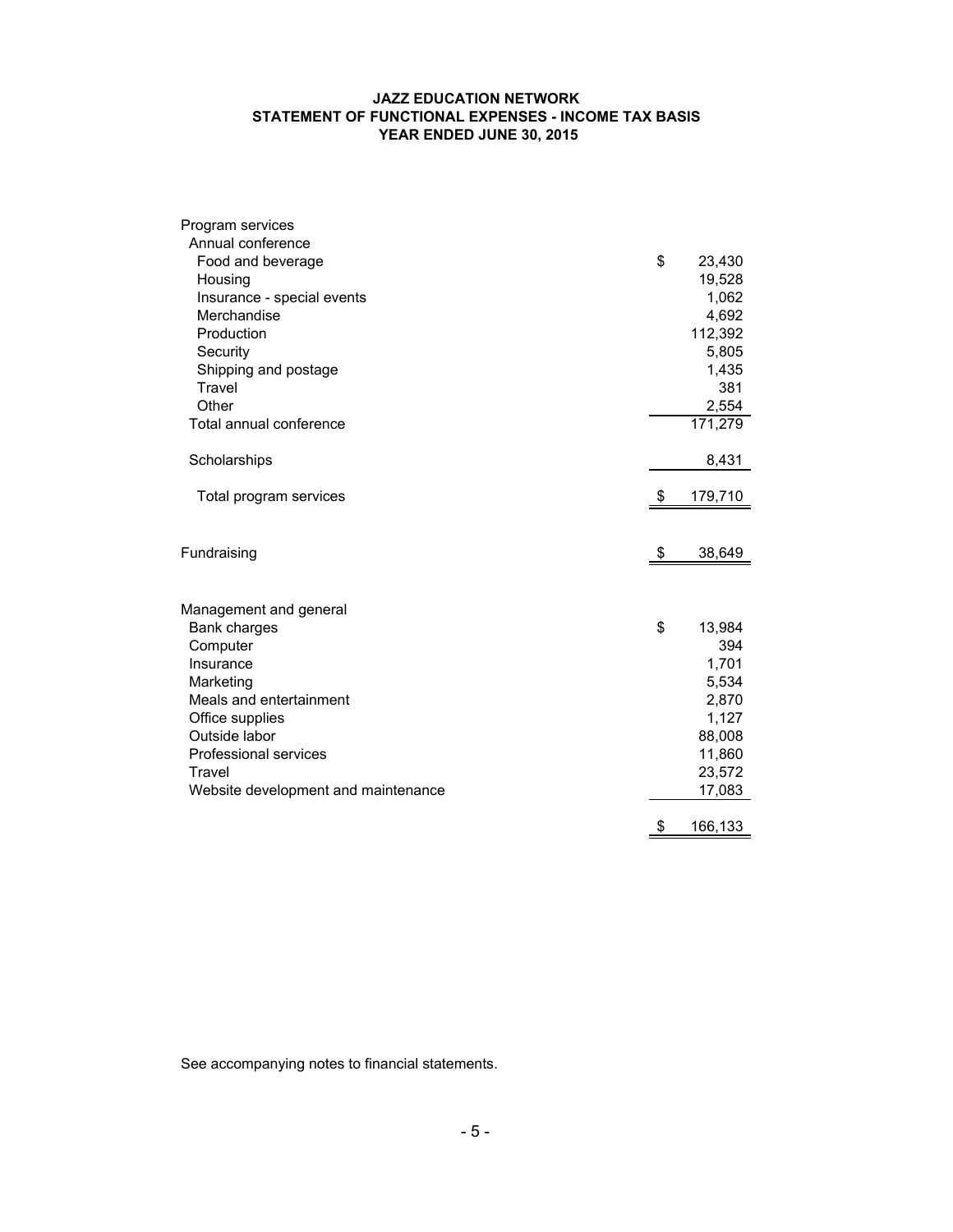### **JAZZ EDUCATION NETWORK NOTES TO FINANCIAL STATEMENTS YEAR ENDED JUNE 30, 2015**

#### **NOTE A - NATURE OF BUSINESS AND SUMMARY OF SIGNIFICANT ACCOUNTING POLICIES**

### **NATURE OF BUSINESS**

Jazz Education Network (the Organization) is an Illinois not-for-profit corporation formed in 2008 to provide jazz education, promote performance and develop new audiences. The Organization offers many educational programs, from an outreach program, to mentoring and scholarships. Funding for these services is derived from membership dues, donations, merchandise sales and an annual conference. The Organization hosts the annual conference with concerts presented by students and professionals, a student jazz festival, workshops, research presentations and an exhibition area with manufacturers, retailers, schools and other jazz related organizations.

### **CONCENTRATION OF CREDIT RISK**

 The Company maintains its cash funds in a national financial institution and investments and cash with a national brokerage firm. The cash balances maintained in the financial institutions are insured by the Federal Deposit Insurance Corporation up to \$250,000. Cash funds periodically exceed the Federally insured limits. The balances in the brokerage firm are insured up to \$500,000, with a limit of \$100,000 for cash balances, by the Securities Investor Protection Corporation.

### **USE OF ESTIMATES**

 The preparation of financial statements requires management to make estimates and assumptions that affect the reported amounts of assets and liabilities and disclosure of contingent assets and liabilities at the date of the financial statements and reported amounts of revenues and expenses during the reporting period. Accordingly, actual results could differ from those estimates.

## **INCOME TAX BASIS OF ACCOUNTING**

 The Organization's financial statements are prepared on the cash basis of accounting used for income tax purposes, which is a comprehensive basis of accounting other than accounting principles generally accepted in the United State of America. This basis differs from accounting principles generally accepted in the United State of America primarily in that revenues are recognized when received rather than earned and expenses are recognized when paid rather than when the obligation is incurred.

Resources of the Organization are classified into distinct net asset categories according to externally (donor) imposed restrictions. Accordingly, net assets and changes therein are classified as follows:

**Unrestricted Net Assets** - Net assets not subject to donor-imposed stipulations.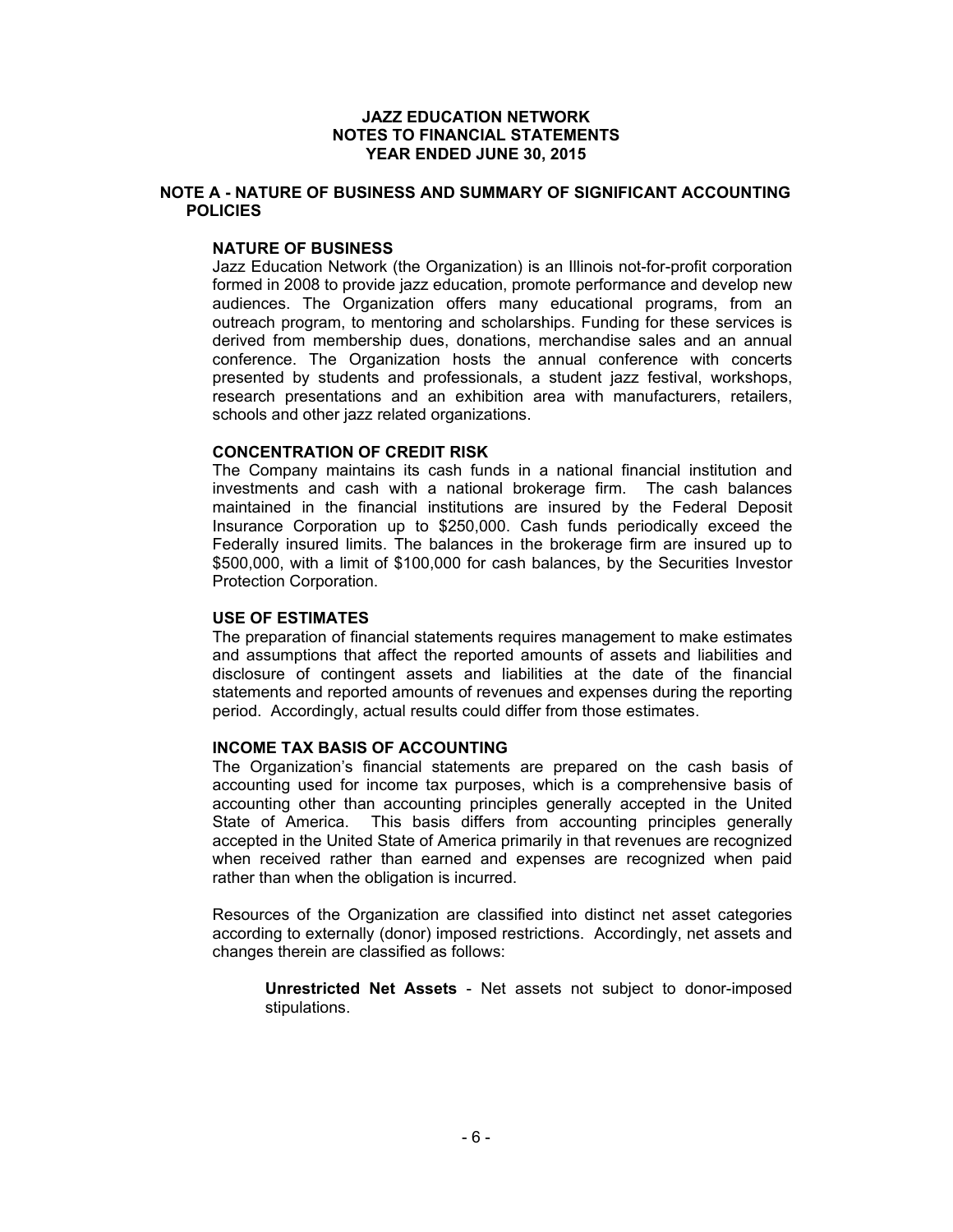### **JAZZ EDUCATION NETWORK NOTES TO FINANCIAL STATEMENTS YEAR ENDED JUNE 30, 2015**

### **NOTE A - NATURE OF BUSINESS AND SUMMARY OF SIGNIFICANT ACCOUNTING POLICIES (CONTINUED)**

**Temporarily Restricted Net Assets** - Net assets subject to donorimposed stipulations that will be met by actions of the Organization or the passage of time.

**Permanently Restricted Net Assets** - Net assets subject to donorimposed stipulations that may be maintained permanently by the Organization. Generally, the donors of these assets would permit the Organization to use all or part of the income earned on related investments for general or specific purposes.

 As of June 30, 2015, the Organization's net assets were all unrestricted net assets.

### **REVENUE RECOGNITION**

 The Organization's sources of revenues are membership dues, the annual conference revenue, donations, scholarships and merchandise sales. The annual conference revenue consist of registration fees, exhibit booth rental fees, participation fees and sponsorship revenue. All revenues are recognized when received.

#### **CASH EQUIVALENTS**

 The Company considers all highly liquid investments with a maturity of three months or less at the date of acquisition to be cash equivalents.

#### **INVESTMENTS IN MUTUAL FUNDS**

 Investments in mutual funds classified as trading securities are carried at fair value on the balance sheet. Realized gains and losses and unrealized holding gains and losses are accounted for on the statement of activities as investment income.

#### **INCOME TAXES**

 The Organization has a letter of exemption from the Internal Revenue Service under Section 501(c)(3), and is currently not liable for Federal income tax. However, the Organization is required to file Information Return of Organization Exempt from Income Tax for Federal and State of Illinois purposes.

The Organization files Federal and State of Illinois information tax returns. The tax returns for years for which the applicable statutes of limitations have not expired are subject to examination by the Internal Revenue Service and state authorities. However, there are currently no audits for any tax periods in progress.